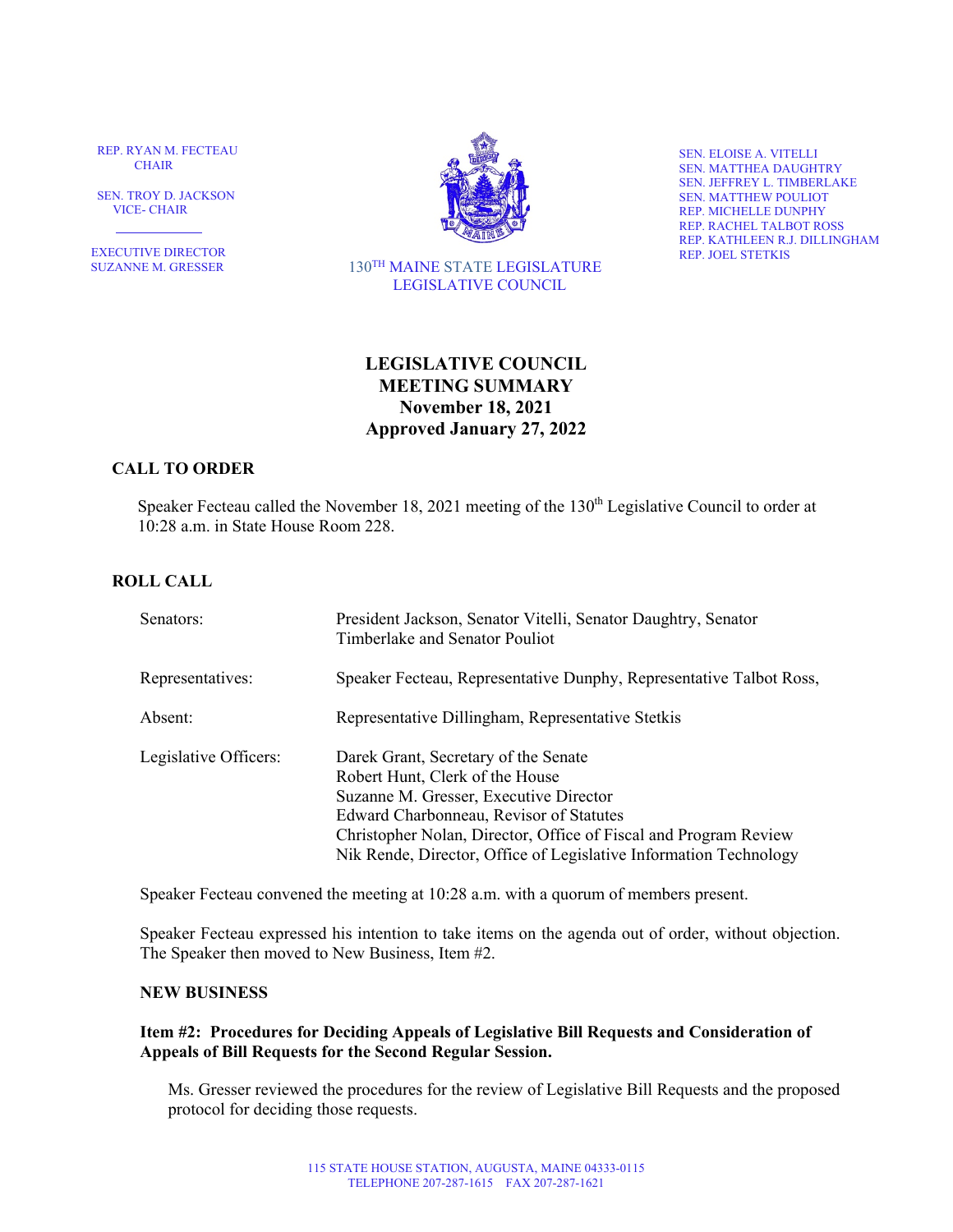**Motion:** That the Legislative Council approves the proposed protocol for deciding Appeals of Legislative Bill Requests. Motion by Senator Timberlake. Second by Rep. Talbot Ross. **Motion passed unanimously (8-0-0-2,** with Representative Dillingham and Representative Stetkis absent**)**.

The Legislative Council proceeded to consider and vote on a number of appealed bill requests. During the consideration of appeals, Speaker Fecteau briefly turned the gavel over to President Jackson, who paused consideration of appeals and returned to the printed agenda to take up the summary of the October 25, 2021 meeting and reports of office directors.

# **SUMMARY OF OCTOBER 25, 2021 MEETING OF LEGISLATIVE COUNCIL**

**Motion:** That the Meeting Summary for October 25, 2021 be accepted and placed on file. Motion by Senator Vitelli. Second by Senator Daughtry. **Motion passed unanimously (7- 0-0-3**, with Speaker Fecteau, Representative Dillingham and Representative Stetkis absent**)**.

# **REPORTS FROM EXECUTIVE DIRECTOR AND COUNCIL OFFICES**

# **Fiscal Report**

Chris Nolan, Director of the Office of Fiscal and Program Review, presented the following report.

#### **1.General Fund Revenue Update**

| Total General Fund Revenue - FY 2022 (\$'s in Millions) |           |           |         |           |            |            |  |  |  |  |
|---------------------------------------------------------|-----------|-----------|---------|-----------|------------|------------|--|--|--|--|
|                                                         | Budget    | Actual    | Var.    | $\%$ Var. | Prior Year | $%$ Change |  |  |  |  |
| October                                                 | \$357.5   | \$421.8   | \$64.2  | 18.0%     | \$366.4    | 15.1%      |  |  |  |  |
| <b>FYTD</b>                                             | \$1,515.4 | \$1,708.7 | \$193.3 | 12.8%     | \$1,387.0  | 23.2%      |  |  |  |  |

General Fund revenue was over budget by \$64.2 million (18.0%) for the month of October and over budget by \$193.3 million (12.8%) for the fiscal year to date.

Individual income tax revenue was over budget by \$24.8 million (16.2%) for the month and by \$53.1 million (7.9%) for the fiscal year to date. For the month of October, a negative variance in individual income tax withholding was offset by positive variances in the other individual income tax lines, and for the fiscal year to date, only individual income tax refunds (more refunds paid than budgeted) was experiencing a negative variance. Corporate income tax revenue was over budget by \$15.1 million (151.3%) for the month and by \$50.4 million (73.4%) for the fiscal year to date. Sales and use tax revenue for October (September sales) was over budget by \$21.9 million (13.3%) for the month and by \$91.6 million (13.2%) for the fiscal year to date.

#### **2. Highway Fund Revenue Update (see attached)**

# **Total Highway Fund Revenue - FY 2022 (\$'s in Millions)**  Budget Actual Var. % Var. Prior Year % Change October \$30.6 \$29.6 (\$0.9) -3.1% \$29.9 -1.0% FYTD \$117.9 \$121.4 \$3.5 3.0% \$116.2 4.5%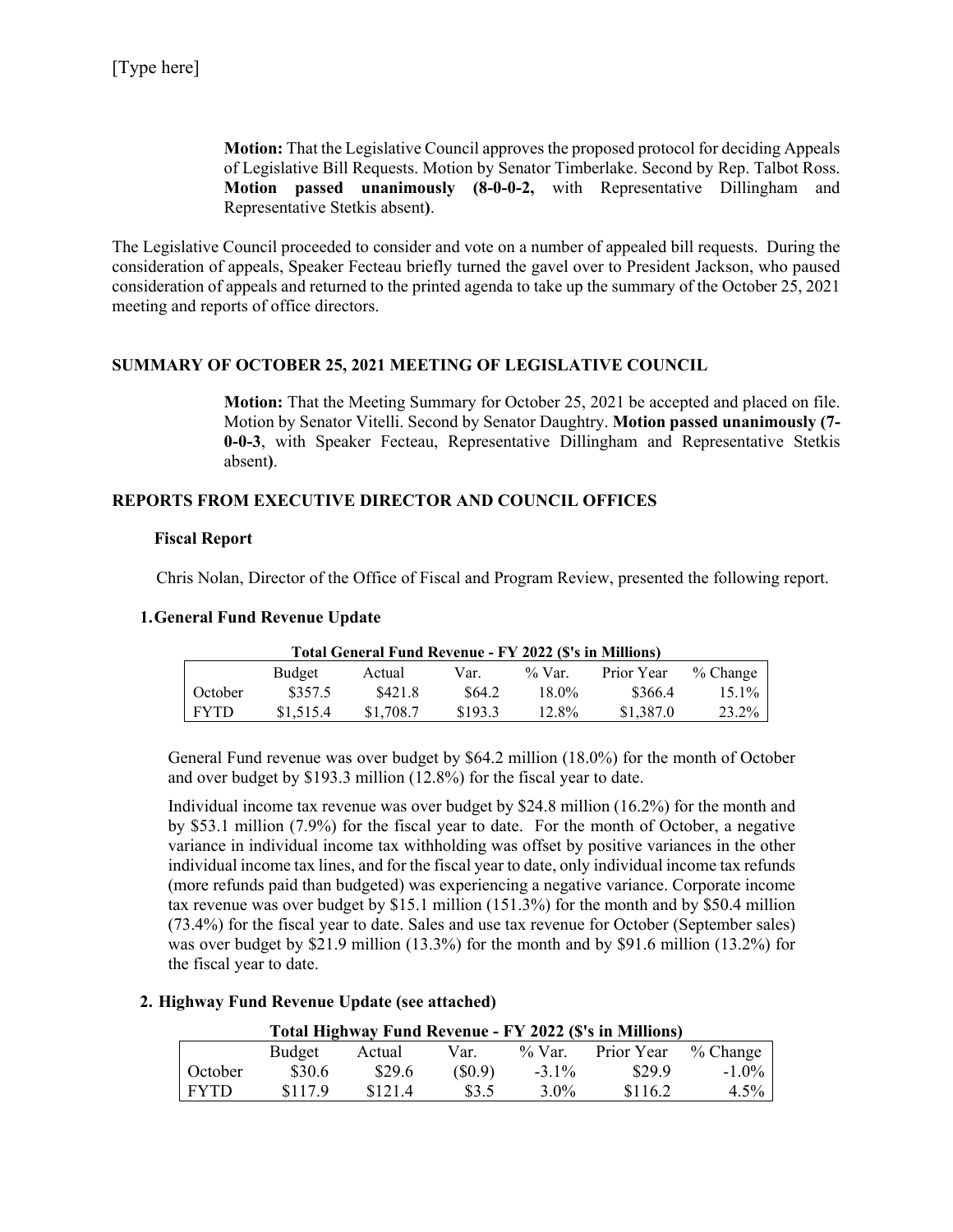# [Type here]

Highway Fund revenue was under budget by \$0.9 million (-3.1%) for the month of October but over budget by \$3.5 million (3.0%) for the fiscal year to date.

Fuel taxes were under budget by \$1.1 million for the month but over budget by \$1.4 million (1.8%) for the fiscal year to date. Motor vehicle registrations and fees were slightly below budget for the month but over budget by \$1.4 million (4.1%) for the fiscal year to date.

# **3. Cash Balances Update**

The average balance in the cash pool for October was \$3,800.1 million, an increase from September's average of \$3,758.8 million. The increase was largely the result of increases in the General Fund and Independent Agency Funds balances partially offset by a decrease in Highway Fund balances. The average Highway Fund balance in October was \$38.2 million, a decrease from September's average of \$52.4 million, largely reflecting construction season spending.

# **4. Economic and Revenue Forecast Meetings**

The Consensus Economic Forecasting Commission (CEFC) met on Friday, October 29<sup>th</sup> to review and update the economic forecast for its November 1<sup>st</sup> report. The CEFC made relatively minor changes to its April 2021 forecast. Of particular note, the CEFC forecast for personal income was revised up in all years - from 5.0% to 5.2% in 2021, from 0.2% to 0.5% in 2022, from 4.1% to 4.6% in 2023, from 4.3% to 4.8% in 2024 and from 4.5% to 4.6% in 2025. These revisions reflect stronger assumed wage growth for 2021 through 2024. The CEFC also revised its forecast for the Consumer Price Index (CPI) up for 2021 and 2022, from 2.4% to 4.4% in 2021 and from 2.2% to 3.5% in 2022, leaving 2022 through 2025 unchanged at 2.1% annually. This change reflects higher inflation in recent months due to several forces that the CEFC expects will continue through early 2022, including an uptick in consumer spending due to pent-up demand, supply bottlenecks and rising energy prices.

The CEFC summary of the major changes follows. The Revenue Forecasting Committee (RFC) is scheduled to meet November 23rd to review and update the revenue forecast to comply with its statutory reporting date of December 1<sup>st</sup>.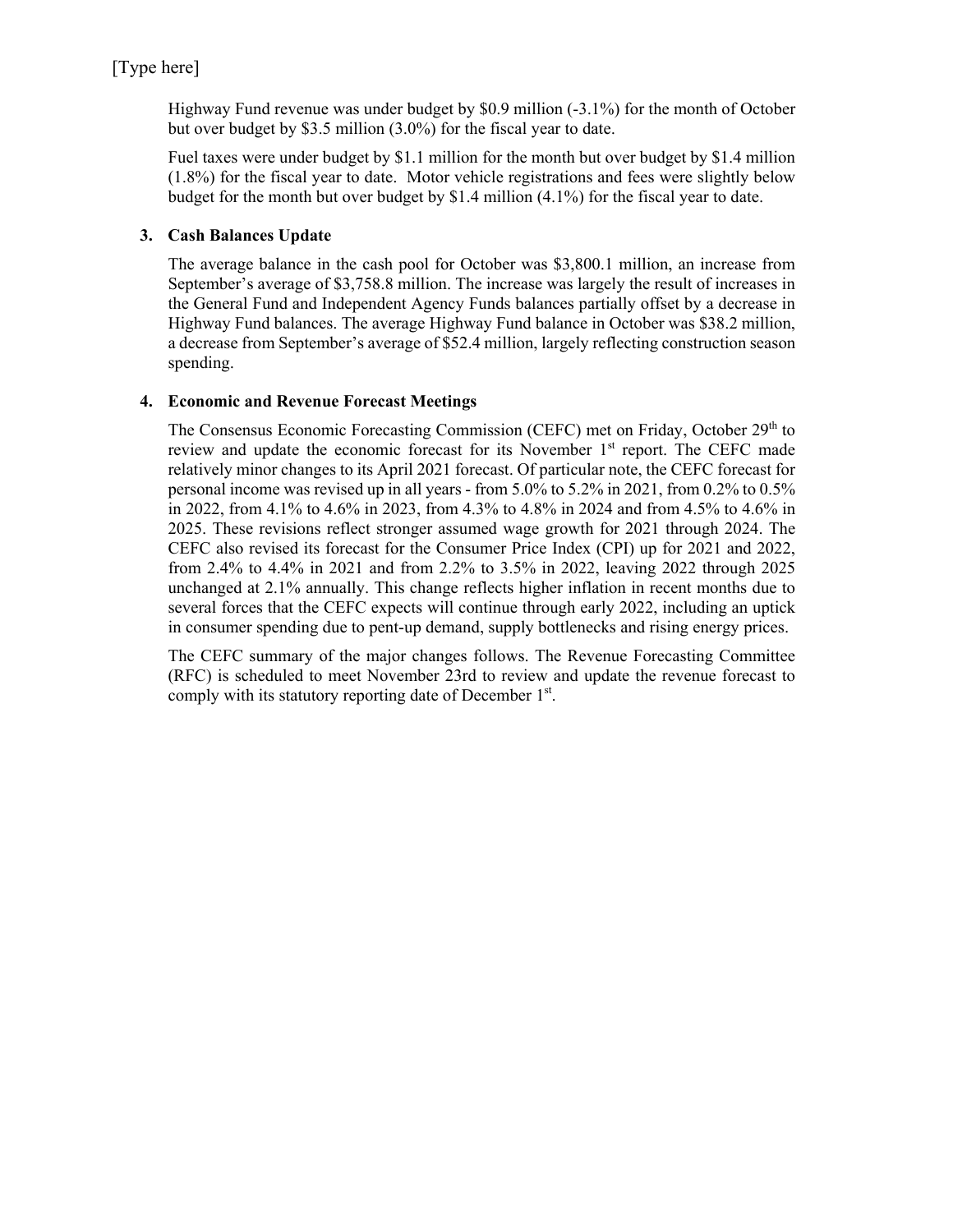| <b>Calendar Years</b>                                    | 2020     | 2021     | 2022    | 2023    | 2024    | 2025    |  |  |  |  |  |  |
|----------------------------------------------------------|----------|----------|---------|---------|---------|---------|--|--|--|--|--|--|
| Wage & Salary Employment (Annual Percentage Change)      |          |          |         |         |         |         |  |  |  |  |  |  |
| CEFC Forecast 02/2020                                    | $0.5\%$  | $0.2\%$  | $0.1\%$ | $0.0\%$ | $0.0\%$ | $0.0\%$ |  |  |  |  |  |  |
| CEFC Forecast 04/2021                                    | $-6.4\%$ | $4.0\%$  | 2.3%    | 0.7%    | $0.1\%$ | 0.1%    |  |  |  |  |  |  |
| CEFC Forecast 11/2021                                    | $-6.4\%$ | 3.7%     | 2.3%    | $1.0\%$ | 0.7%    | 0.7%    |  |  |  |  |  |  |
| Difference $11/21$ vs. $4/21$                            | $0.0\%$  | $-0.3\%$ | $0.0\%$ | 0.3%    | 0.6%    | 0.6%    |  |  |  |  |  |  |
| <b>Personal Income (Annual Percentage Change)</b>        |          |          |         |         |         |         |  |  |  |  |  |  |
| CEFC Forecast 02/2020                                    | $4.1\%$  | $4.0\%$  | 3.7%    | 3.5%    | $3.5\%$ | 3.5%    |  |  |  |  |  |  |
| CEFC Forecast 04/2021                                    | 7.6%     | $5.0\%$  | 0.2%    | 4.1%    | 4.3%    | 4.5%    |  |  |  |  |  |  |
| CEFC Forecast 11/2021                                    | 7.9%     | $5.2\%$  | $0.5\%$ | 4.6%    | 4.8%    | 4.6%    |  |  |  |  |  |  |
| Difference $11/21$ vs. $4/21$                            | $0.3\%$  | 0.2%     | 0.3%    | $0.5\%$ | $0.5\%$ | 0.1%    |  |  |  |  |  |  |
| <b>Wage and Salary Income (Annual Percentage Change)</b> |          |          |         |         |         |         |  |  |  |  |  |  |
| CEFC Forecast 02/2020                                    | $4.1\%$  | $3.7\%$  | 3.4%    | 3.2%    | $3.2\%$ | 3.2%    |  |  |  |  |  |  |
| CEFC Forecast 04/2021                                    | 1.4%     | $5.0\%$  | $4.0\%$ | $4.0\%$ | $4.0\%$ | 4.0%    |  |  |  |  |  |  |
| CEFC Forecast 11/2021                                    | 2.9%     | 5.5%     | $5.0\%$ | $5.0\%$ | 5.0%    | 4.0%    |  |  |  |  |  |  |
| Difference $11/21$ vs. $4/21$                            | 1.5%     | 0.5%     | $1.0\%$ | 1.0%    | 1.0%    | $0.0\%$ |  |  |  |  |  |  |
| <b>CPI (Annual Percentage Change)</b>                    |          |          |         |         |         |         |  |  |  |  |  |  |
| CEFC Forecast 02/2020                                    | 1.9%     | $2.0\%$  | $2.0\%$ | $2.0\%$ | 2.0%    | 2.0%    |  |  |  |  |  |  |
| CEFC Forecast 04/2021                                    | 1.2%     | 2.4%     | $2.2\%$ | 2.1%    | 2.1%    | 2.1%    |  |  |  |  |  |  |
| CEFC Forecast 11/2021                                    | 1.2%     | 4.4%     | 3.5%    | $2.1\%$ | 2.1%    | 2.1%    |  |  |  |  |  |  |
| Difference $11/21$ vs. $4/21$                            | $0.0\%$  | 2.0%     | 1.3%    | $0.0\%$ | $0.0\%$ | $0.0\%$ |  |  |  |  |  |  |

**November 2021 vs. April 21 CEFC Forecast** 

From CEFC October 29, 2021 Meeting

# **Studies Report**

Danielle Fox, Director, Office of Policy and Legal Analysis, submitted the written studies report found in the agenda packet.

Following the reports of the Office Directors, President Jackson turned the gavel over to Speaker Fecteau, who returned to complete **New Business, Item #2, Consideration of Appeals for Bill Requests for the Second Regular Session.** 

The Legislative Council proceeded to consider and vote on one hundred five (105) appealed bill requests in accordance with the adopted protocol, and using an electronic voting system. The Legislative Council authorized forty-six (46) bills for introduction in the Second Regular Session, tabled one (1) request, and declined to authorize fifty-three (53) bill requests. Five requests (5) bill requests were withdrawn by the sponsor. The Legislative Council's action on the bill requests is attached.